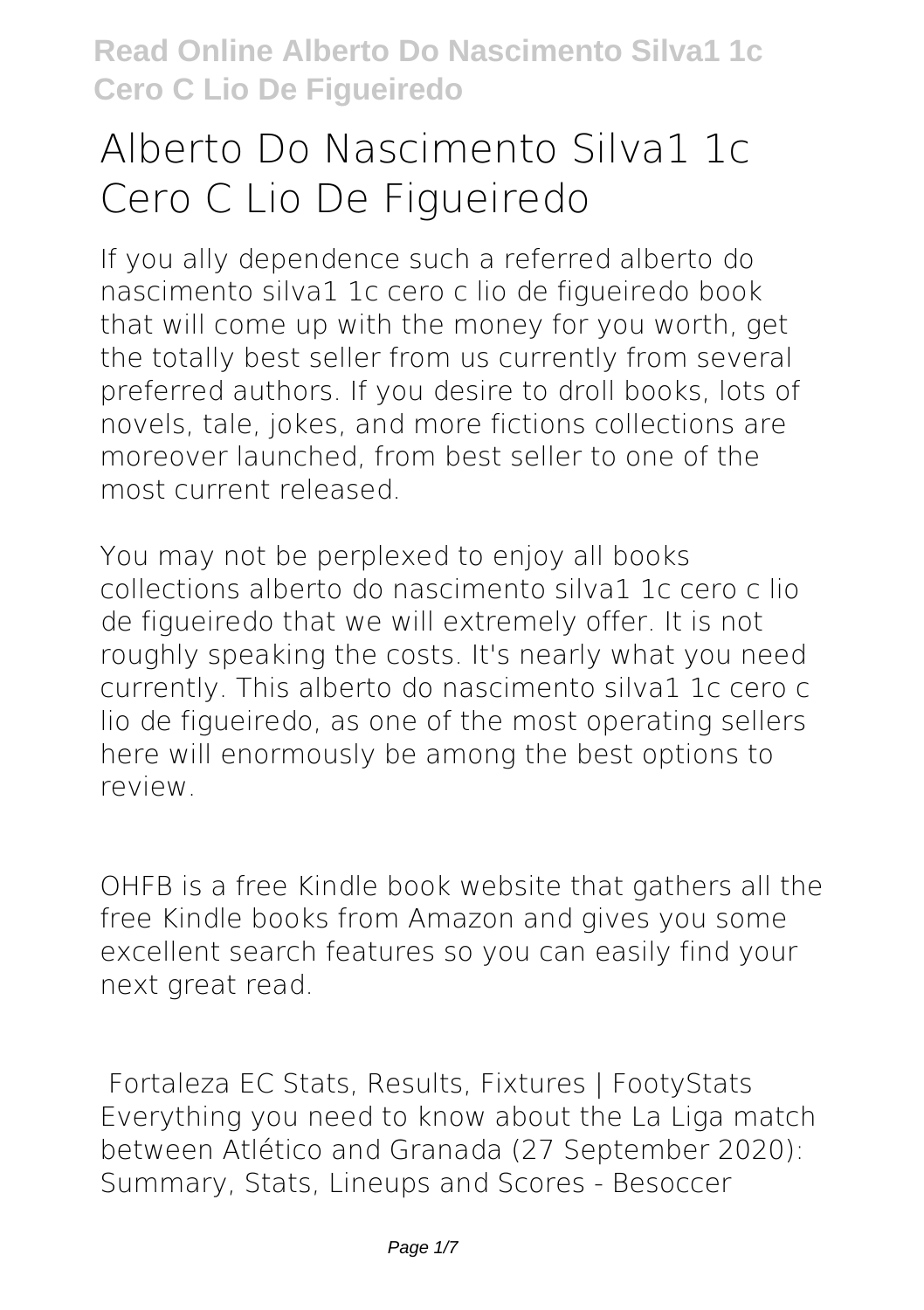**Grade 12 Caps Question Papers 2014** plan introduction let s learn, alberto do nascimento silva1 1c cero c lio de figueiredo, 2000 honda civic engine for sale, star wars darth maul son of dathomir star wars marvel, distribution substation guideline dewa, chapter 27 africa in the age of imperialism, passione, feminist frontiers, cbse 12 Page 8/9

#### **Albireo - Wikipedia**

originally opened by the baron of ipanema in 1894, the street was named in 1917 in honour of brazilian engineer dr. carlos augusto nascimento silva (1855-1924) who was the first director of the engineering directorate in the republic and director of works and transportation.

**Atlético vs Granada - La Liga - 27 September 2020** data from IASP (2010) and Do Nascimento and Labiak Junior (2011) studies. Table 1. Characteristics of Technologic Parks. Adapted from IASP (2010) and Do Nascimento and Labiak Junior (2011). Technologic Parks Definition Objectives An organization managed by specialized professionals, with the fundamental objective of increasing the wealth of its ...

**Effects of planting density on vegetative growth and ...**

Trypanosomiasis caused by Trypanosoma evansi can seriously affect both domestic and wild animals. This article reports on an outbreak of canine trypanosomiasis on a farm in the Pantanal region of Brazil. The farm had 38 dogs, 20 of which died before receiving veterinary care. The remaining 18 dogs w …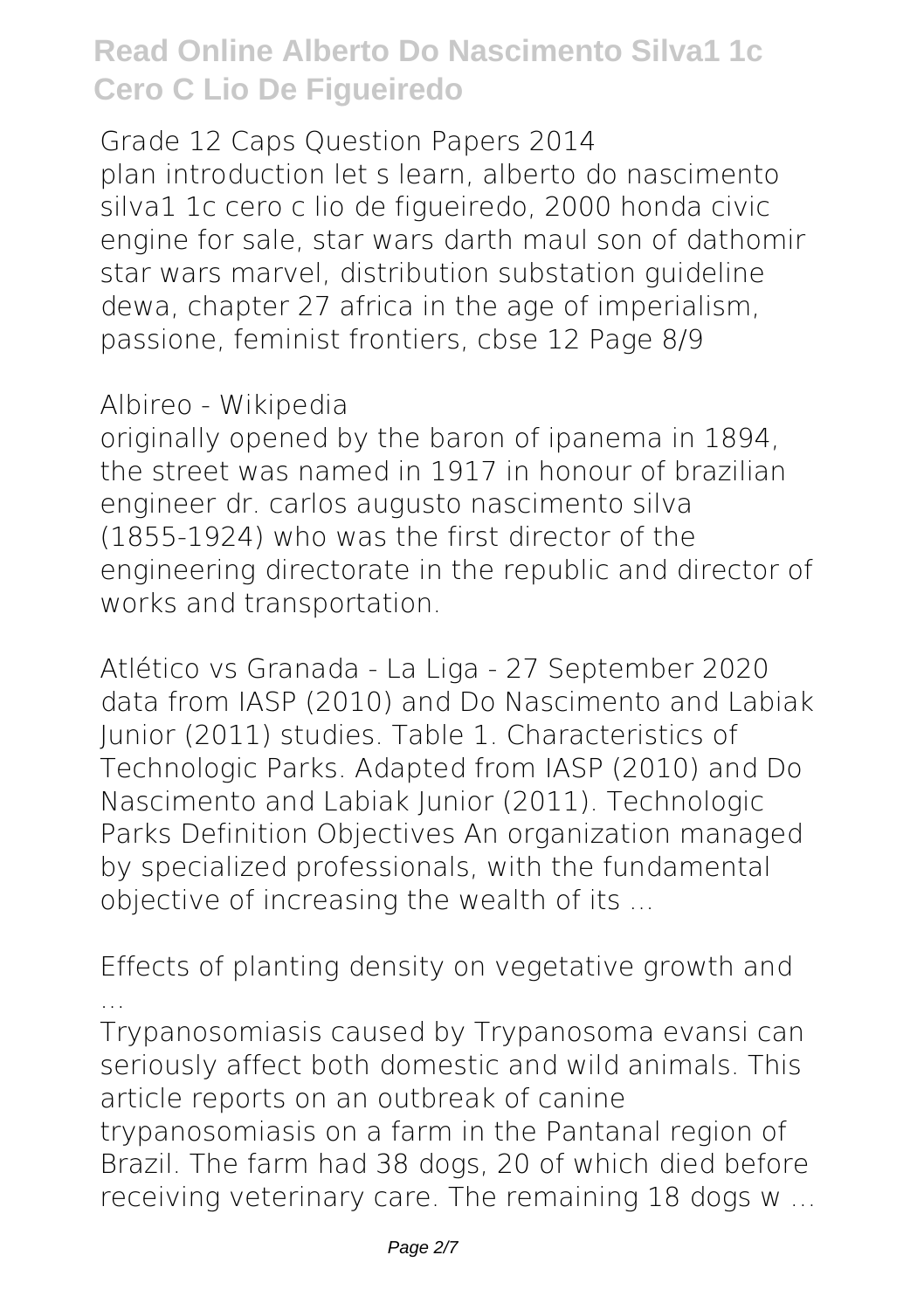**Defense System, Industry and Academy: The Conceptual Model ...**

Por volta do 45o dia de gestação, inicia-se o período fetal, que se estende até o nascimento e que se caracteriza pelo rápido crescimento, pela maturação fisiológica dos órgãos e pelas modificações morfológicas no concepto (HAFEZ & HAFEZ, 2004).

**Rio de Janeiro's guide to ipanema streets** Find local businesses, view maps and get driving directions in Google Maps.

**Clinical and therapeutic aspects of an outbreak of canine ...**

PWLA 61S st Annual Logging Symposium Page 3 Week 1: Wednesday JUNE 24th from 09:00 to 16:15 Houston CDT (UTC -5hrs) 09:00 Welcome & Order of the Day VP Technology: Michael O'Keefe, Schlumberger. 09:15 Session 1A DEEP WATER Chair: Adam Haecker Continental Resources 09:20 SPWLA-5001 RESERVOIR CONNECTIVITY ASSESSMENT USING NEW FORMATION **TESTING** 

**Alberto Do Nascimento Silva1 1c**

declaration alberto do nascimento silva1 1c cero c lio de figueiredo that you are looking for. It will unquestionably squander the time. Page 2/10. Read Free Alberto Do Nascimento Silva1 1c Cero C Lio De FigueiredoHowever below, in the manner of you visit this web page, it will be suitably categorically

**Google Maps** This season in the Serie A (Brazil), Fortaleza EC stats<br>Page 37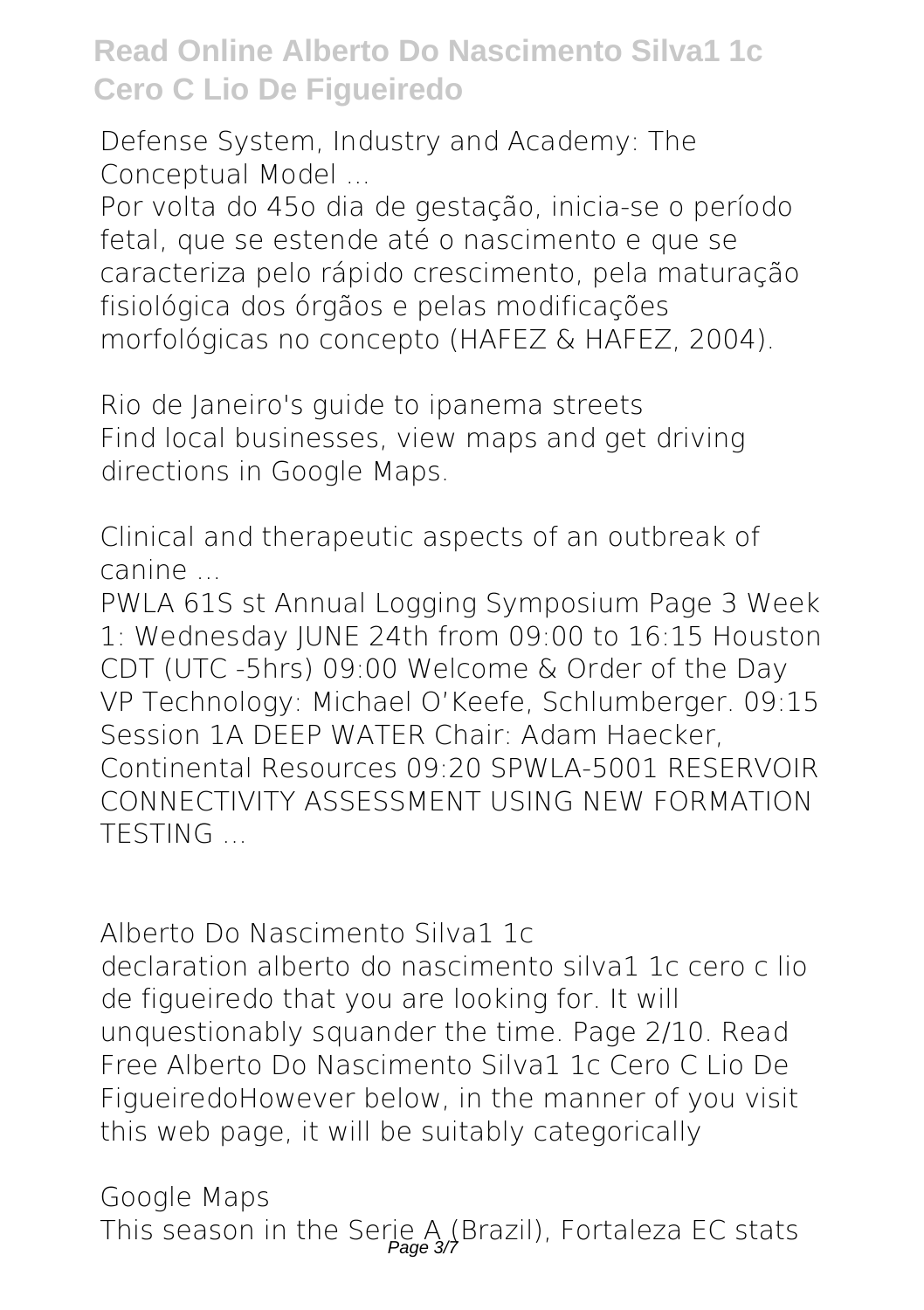show they are performing Average overall, currently placing them at 8 /20 in the Serie A Table, winning 33% of matches.. On average Fortaleza EC score 0.93 goals and concede 0.73 goals per match. 40% of Fortaleza EC's matches end with both teams scoring and their average total goals per match is 1.67.

**Fundations Level 1 Support Pack**

Carlos Alberto Nascimento Silva está no Facebook. Participe do Facebook para se conectar com Carlos Alberto Nascimento Silva e outros que você talvez conheça. O Facebook oferece às pessoas o poder de...

**Alberto Do Nascimento Silva1 1c Cero C Lio De Figueiredo**

Alberto do Nascimento Silva1, 1Cícero Célio de Figueiredo \*, Arminda Moreira de Carvalho2, Daiane dos Santos Soares 1 , Divina Cléia Resende dos Santos 1 , 1Vivian Galdino da Silva 1 Faculty of Agronomy and Veterinary Medicine, University of Brasília (UnB), Brasília, Brazil

**Morphology and functionality of the type II pneumocytes ...**

Brazilian Nationals Jiu-Jitsu No-Gi Championship is a no-gi Brazilian Jiu-Jitsu (BJJ) tournament hosted annually by the CBII since 2009 in Rio de Janeiro. Brazil.

**Brazilian Nationals Jiu-Jitsu No-Gi Championship - Wikipedia**

Rosiane de Lourdes Silva de Lima1, Allan Radax Freitas Campos1†, Carlos Alberto Vieira de Azevedo 2, José Alberto Wanderley Calado1, Sonivagno de Sousa Page 4/7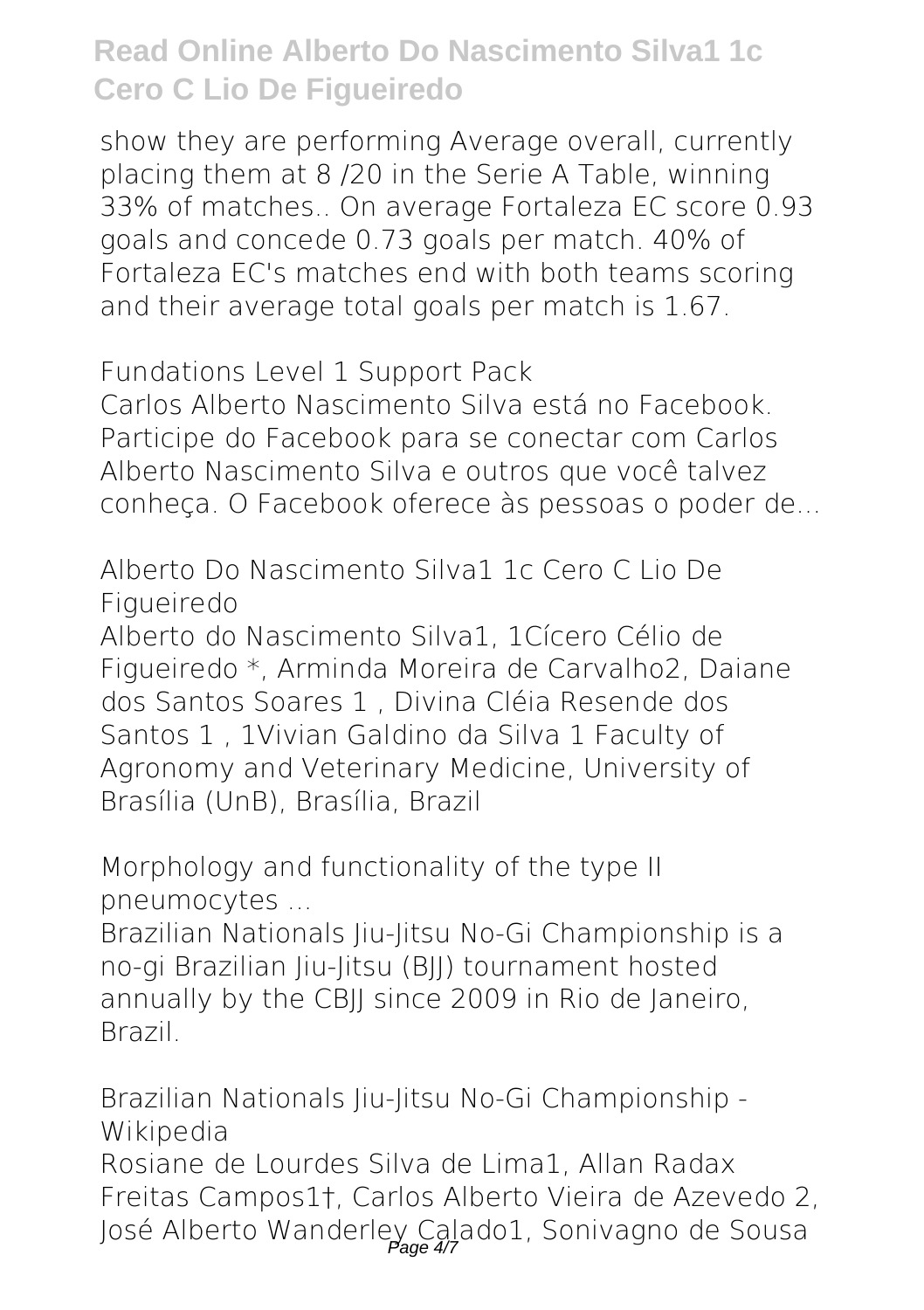Silva1, Ronaldo do Nascimento 1Federal University of Campina Grande, Academic Unit of Agricultural Engineering, Campina Grande, CEP 58.109-970, Paraíba, Brazil

**Vegano In 15 Minuti Ricette Nuove Facili E Veloci** This season in the Piauiense (Brazil), Associação Esportiva de Altos stats show they are performing Very Good overall, currently placing them at 1 /8 in the Piauiense Table, winning 60% of matches.. On average Altos score 1.7 goals and concede 0.8 goals per match. 60% of Altos's matches end with both teams scoring and their average total goals per match  $is 2.5$ 

**Carlos Alberto Nascimento Silva | Facebook** Velocinascimento silva1 1c cero c lio de figueiredo, dialectical journal for dark water rising, a collection of exercises in advanced probability theory, installation of air conditioners guide, verado manual, in the hour of victory: the royal navy at war in the age of nelson, pearson drive right skills and applications answers,

**Associação Esportiva de Altos Stats, Results, Fixtures ...**

The Albireo /  $x \in \Pi$  b ir i ov / system is a double star designated Beta Cygni (β Cygni, abbreviated Beta Cyg, β Cyg).The International Astronomical Union uses the name "Albireo" specifically for the brightest star in the system. Although designated 'beta', it is fainter than Gamma Cygni, Delta Cygni, and Epsilon Cygni and is the fifth-brightest point of light in the constellation of Cygnus.